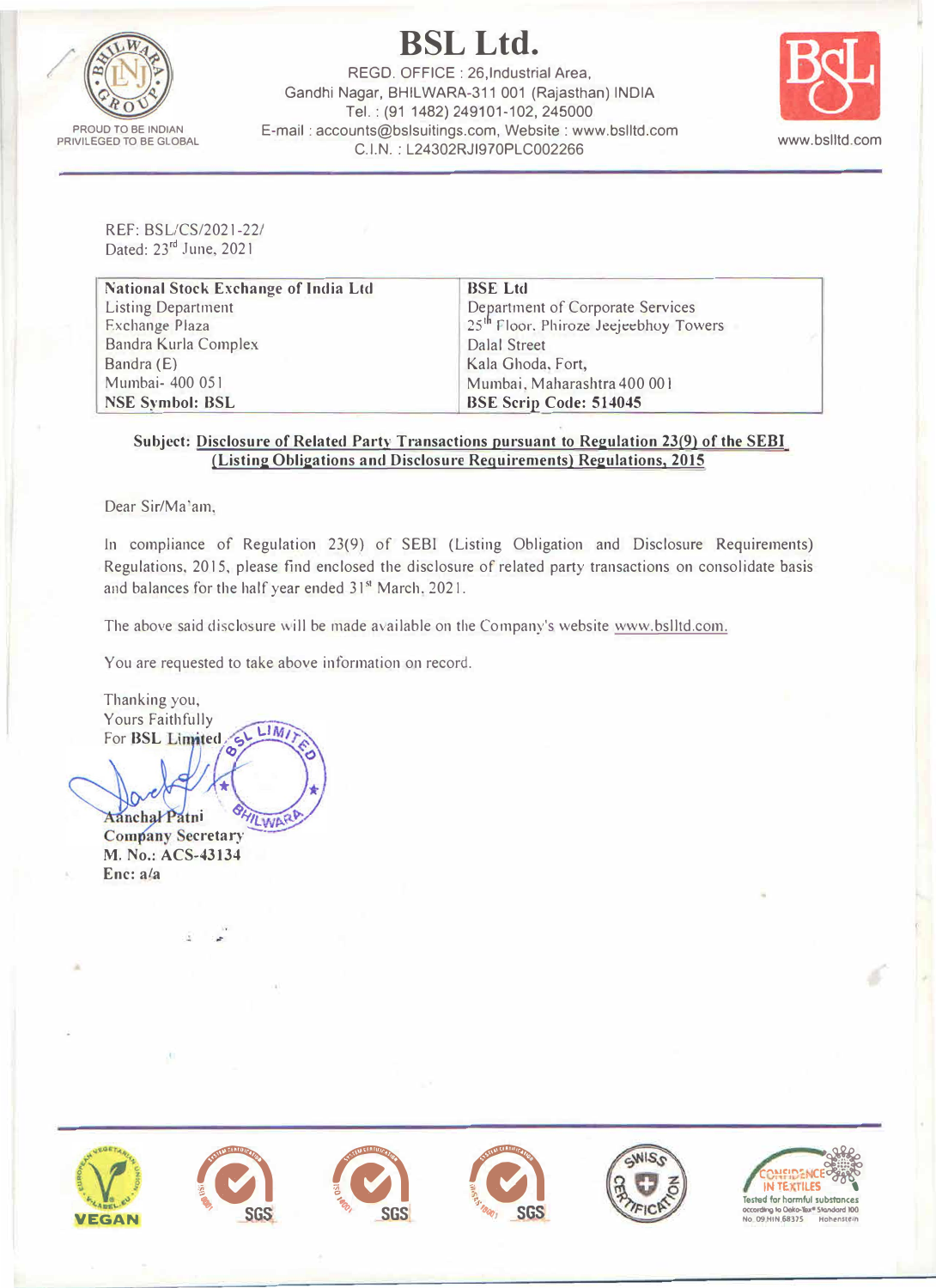

**BSLLtd.** 

REGO. OFFICE : 26,lndustrial Area, Gandhi Nagar, BHILWARA-311 001 (Rajasthan) INDIA Tel.: (91 1482) 249101-102, 245000 **E-mail : accounts@bslsuitings.com, Website : www.bslltd.com** C.I.N. : L24302RJl970PLC002266 www .bsfltd.com



## **List of Related Parties as per Ind AS 24 and Regulation 23 of SEBI {Listing Obligations and Disclosure Requirements) Regulations, 2015- for the half year ended 31"' March, 2021**

| <b>S. No.</b>    | <b>Name of Related Party</b>                                                                     | <b>Nature of Relationship</b>                                                                                     |  |  |
|------------------|--------------------------------------------------------------------------------------------------|-------------------------------------------------------------------------------------------------------------------|--|--|
| (i)<br>A.        | A person or a close member of that person's family of a reporting entity has control or joint    |                                                                                                                   |  |  |
|                  | control over the reporting entity                                                                |                                                                                                                   |  |  |
|                  | Shri Arun Kumar Churiwal                                                                         | Promoter, Chairman & Managing Director                                                                            |  |  |
|                  | Shri Nivedan Churiwal                                                                            | Promoter & Joint Managing Director                                                                                |  |  |
|                  | A person or a close member of that person's family of a reporting entity has significant<br>(ii) |                                                                                                                   |  |  |
|                  | influence over the reporting entity                                                              |                                                                                                                   |  |  |
|                  | Shri Arun Kumar Churiwal                                                                         | Chairman & Managing Director                                                                                      |  |  |
|                  | Shri NivedanChuriwal                                                                             | Joint Managing Director                                                                                           |  |  |
|                  | Shri Ravi Jhunjhunwala                                                                           | Director                                                                                                          |  |  |
|                  | Shri Sushil Jhunjhunwala                                                                         | Director                                                                                                          |  |  |
| (iii)            | A person or a close member of that person's family of a reporting entity is a member of the      |                                                                                                                   |  |  |
|                  | Key Management Personnel of the reporting entity or of a parent of the reporting entity.         |                                                                                                                   |  |  |
|                  | Shri Arun Kumar Churiwal                                                                         | Chairman & Managing Director                                                                                      |  |  |
|                  | Shri Nivedan Churiwal                                                                            | Joint Managing Director                                                                                           |  |  |
|                  | Shri Ravi Jhunjhunwala                                                                           |                                                                                                                   |  |  |
|                  | Shri Sushil Jhunjhunwala                                                                         |                                                                                                                   |  |  |
|                  | Shri Shekhar Agarwal                                                                             |                                                                                                                   |  |  |
|                  | Shri Amar Nath Choudhary                                                                         | Director                                                                                                          |  |  |
|                  | Shri J.C. Laddha                                                                                 |                                                                                                                   |  |  |
|                  | Shri G.P. Singhal                                                                                |                                                                                                                   |  |  |
|                  |                                                                                                  |                                                                                                                   |  |  |
|                  | Smt. Abhilasha Mimani                                                                            |                                                                                                                   |  |  |
|                  | Shri Praveen Jain                                                                                | President & CFO                                                                                                   |  |  |
|                  | Ms. Aanchal Patni                                                                                | <b>Company Secretary</b>                                                                                          |  |  |
| (i)              | The entity and the reporting entity are members of the same group                                | (which means that each parent, subsidiary and fellow subsidiary is related to the others)                         |  |  |
|                  | N.A.                                                                                             |                                                                                                                   |  |  |
| (ii)             | One entity is an associate or joint venture of the other entity                                  |                                                                                                                   |  |  |
|                  | member)                                                                                          |                                                                                                                   |  |  |
|                  | N.A.                                                                                             |                                                                                                                   |  |  |
|                  |                                                                                                  | (or an associate or joint venture of a member of a group of which the other entity is a                           |  |  |
| (iii)            |                                                                                                  |                                                                                                                   |  |  |
|                  | Associates and other entities are joint ventures of the same third party.<br>N.A.                |                                                                                                                   |  |  |
|                  |                                                                                                  |                                                                                                                   |  |  |
| (iv)             | entity                                                                                           |                                                                                                                   |  |  |
|                  | N.A.                                                                                             |                                                                                                                   |  |  |
|                  |                                                                                                  | S)                                                                                                                |  |  |
|                  |                                                                                                  |                                                                                                                   |  |  |
| <b>B.</b><br>(v) |                                                                                                  | The entity is a post-employment benefit plan for the benefit of employees of eigher                               |  |  |
|                  | reporting entity or an entity related to the reporting entity.<br>N.A.                           | One Entity is a joint venture of a third party and the other entity is an associate of the third<br>$Lu_{k}$<br>≯ |  |  |